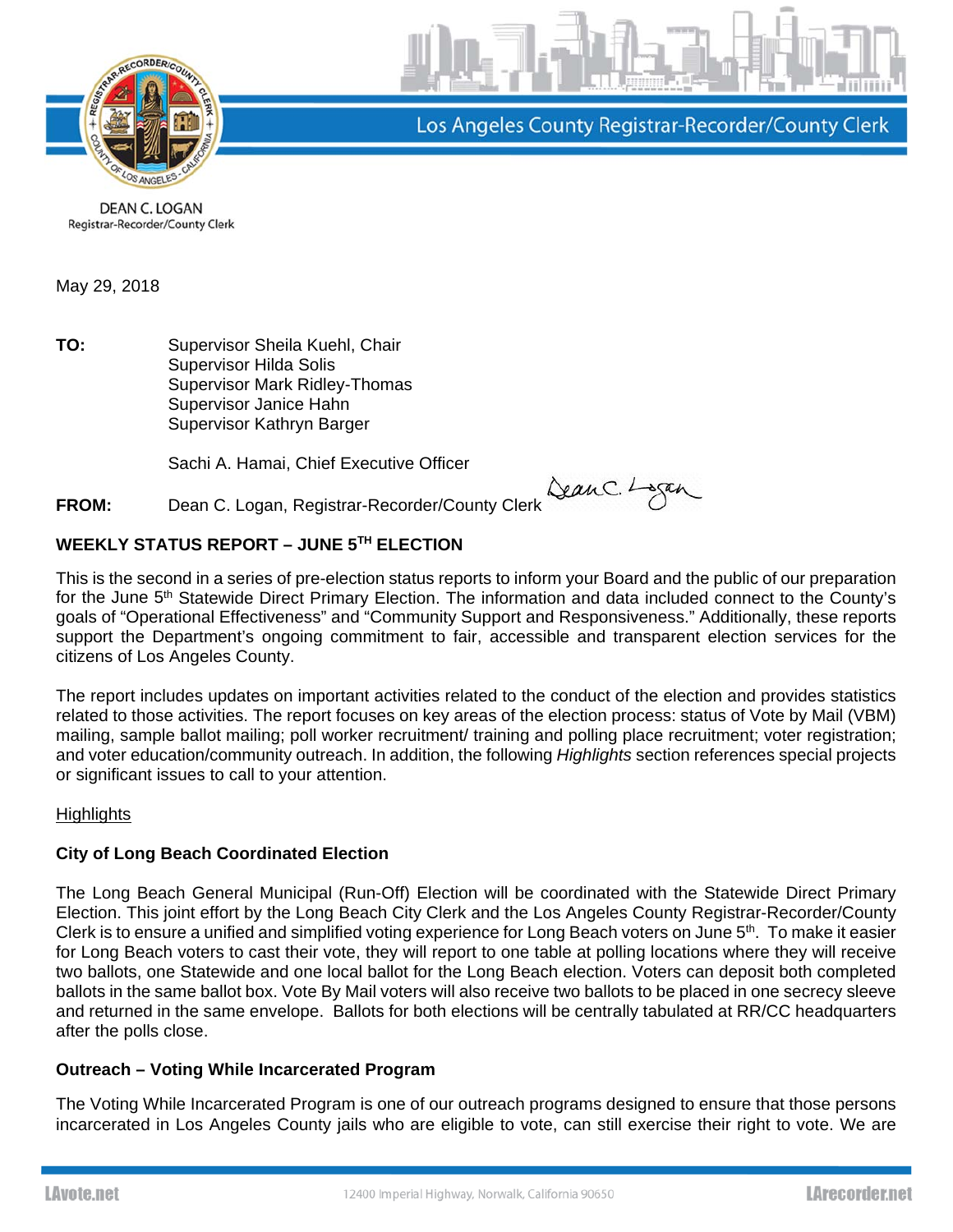Board of Supervisors May 29, 2018 Page 2

currently working with Los Angeles County Sheriff's Department, ACLU, A New Way of Life, Shields for Families, Los Angeles County Office of Diversion and Re-Entry, and the Los Angeles County Probation Department to register eligible inmates to vote and provide them with applications for Vote By Mail (VBM) ballots. Since January 1, 2018, we have delivered 1,380 VBM ballots to voters in LA County Jails.

# **Outreach – High School/College Registration**

The Department partnered with Youth Vote (Yvote) and the League of Women Voters to increase voter registration opportunities and distribute election information to high school students. Since January 1<sup>st</sup>, the Outreach team attended 7 High School events and 11 events at colleges and/or universities to provide voter registration opportunities. Currently, Los Angeles County has the highest number of pre-registrations in the State. Nearly 30,000 (16 to 17 years old) students have pre-registered to vote.

## **Outreach – Homeless Voters**

The Department has dedicated outreach efforts toward increasing partnerships with community organizations to promote elections-related messages and services to the homeless population throughout the County. Through our network of partnerships, we have leveraged opportunities to disseminate key information to the public about registering persons experiencing homelessness to vote.

We have also increased our presence at events such as health fairs, forums where homeless and other individuals interact with government, community events, and similar activities to provide elections information and voter registration opportunities. Since January 1<sup>st</sup>, the Outreach team has attended six homeless related events and provided voter registration services, disseminated significant election material and information on how to obtain a free birth certificate. The team is scheduled to attend a minimum of one dedicated homeless event per month for the remainder of the year. Currently, the Department has16,123 active voters, who are in some state of homelessness in our voter database.

## **Chat Function**

The Department's Chat function went live on May  $21<sup>st</sup>$  to help and educate the public on all the tools and information needed to navigate our website. Through this function, constituents can communicate with our online operators and receive step by step instructions to complete tasks online, such as voter registration. On Election Day, poll workers can utilize the feature to resolve issues at voting locations. We have had 327 chats related to the June 5<sup>th</sup> election.

#### **Media**

The Department has generated many earned media opportunities to help promote the election and disseminate important information of interest to voters for this election. The following is a summary of recent earned media opportunities and press releases that have been issued regarding the upcoming election.

#### *News Releases*

## **May 18, 2018**

• https://www.lavote.net/docs/rrcc/news-releases/06052018\_press-conference-SOS.pdf

## **May 21, 2018**

• https://www.lavote.net/docs/rrcc/news-releases/06052018 Close-of-Reg.pdf

## **May 29, 2017**

• https://www.lavote.net/docs/rrcc/news-releases/06052018\_VBM-Ending.pdf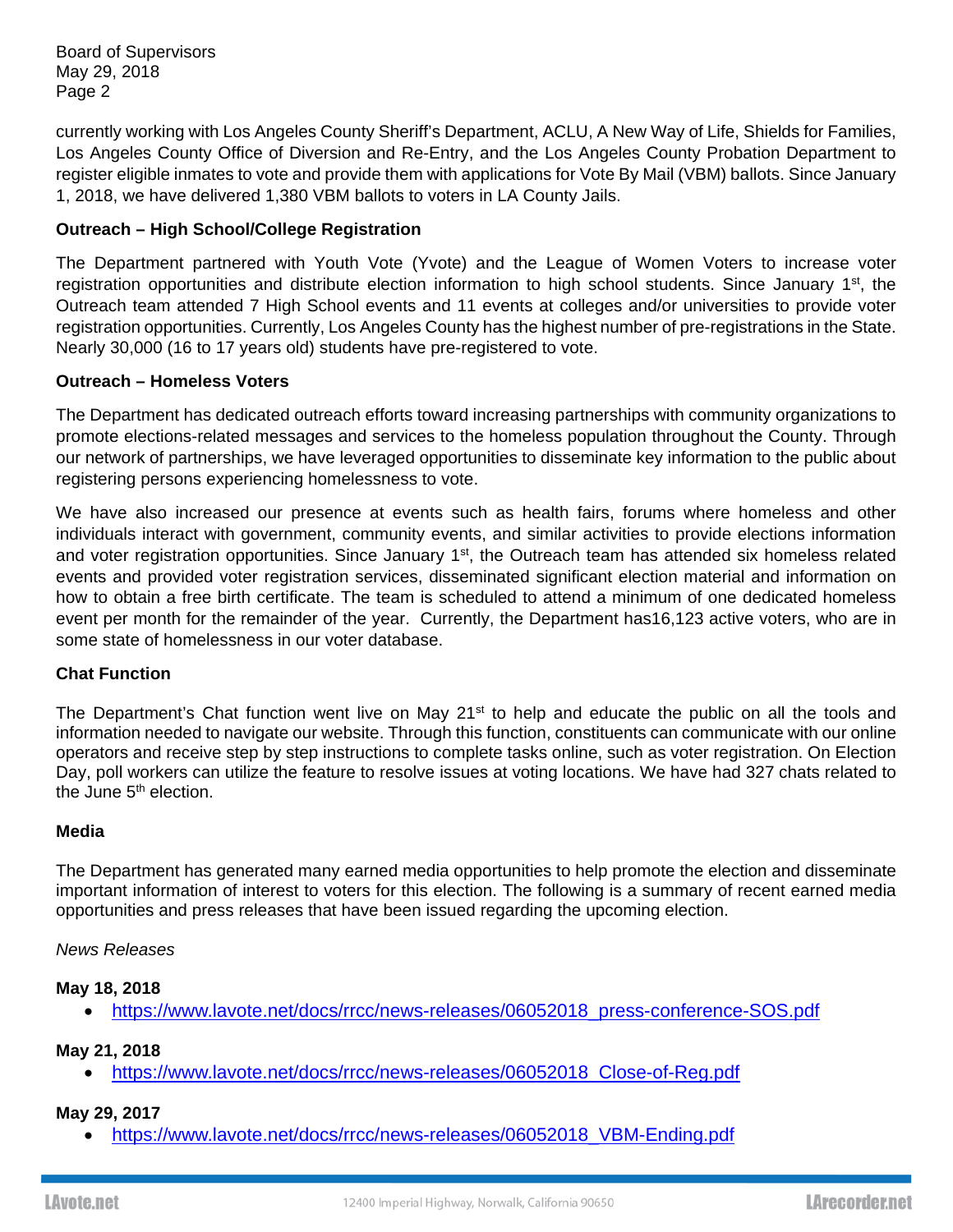Board of Supervisors May 29, 2018 Page 3

## *Press Mentions*

## **May 21, 2018**

- You, Too, Can be Austin Beutner (No Prior Experience Necessary) LA Progressive
- Organizers Submit More than 19,000 Signatures for Santa Monica Term Limits Measure Santa Monica Lookout
- Registered and ready to join the elite 17% of voters who rule L.A. LA Times

#### **May 22, 2018**

- Ready to vote in the June 5 primary? Here's when and where you can cast a ballot early or by mail in Los Angeles County – LA Daily News
- Ready to vote in the June 5 primary?... Daily News
- What your fellow humans want you to know about voting in the primary election KPCC

## **May 23, 2018**

- Three Arrested in Voter Signature Fraud on Skid Row NBC 4
- How to Make Your Vote Count NBC 4

#### **May 24, 2018**

- One voter, two registration forms: Errors reported in rollout of California's 'motor voter' system LA **Times**
- c: Board Deputies Celia Zavala, Acting Executive Officer County Counsel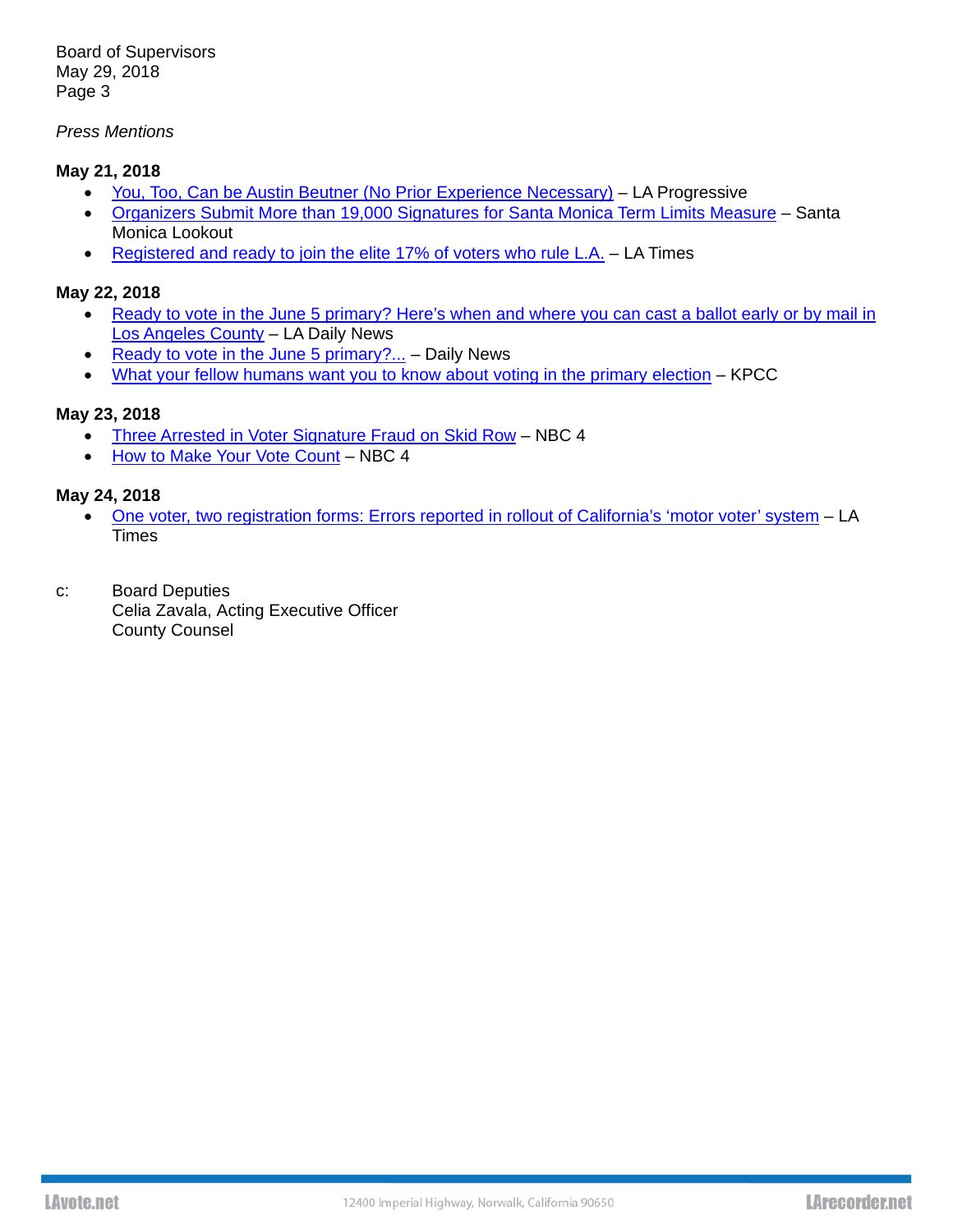| <b>Election Activity Statistics</b>                       |                |                 |  |
|-----------------------------------------------------------|----------------|-----------------|--|
| June 5, 2018 Statewide Direct Primary Election            |                |                 |  |
|                                                           | 05/21/2018     | 05/29/2018      |  |
| <b>Vote By Mail</b>                                       |                |                 |  |
| <b>Ballots Issued</b>                                     | 2,242,675      | 2,285,560       |  |
| <b>Ballots Received Back</b>                              | 85,326<br>3.8% | 163,023<br>7.1% |  |
| <b>Military and Overseas</b>                              |                |                 |  |
| <b>Ballots Issued</b>                                     | 27,599         | 27,763          |  |
| <b>Ballots Received</b>                                   | 2.9%<br>792    | 4.2%<br>1,190   |  |
| <b>Sample Ballots</b>                                     |                |                 |  |
| Mailed (continuous through date)                          | 4,851,060      | 4,889,861       |  |
| <b>Registered Voters Totals by Supervisorial District</b> |                |                 |  |
| District 1                                                | 855,542        | 857,054         |  |
| <b>District 2</b>                                         | 996,753        | 998,128         |  |
| District 3                                                | 1,113,016      | 1,114,028       |  |
| District 4                                                | 1,084,199      | 1,085,377       |  |
| District 5                                                | 1,093,928      | 1,095,296       |  |
| <b>Countywide Total</b>                                   | 5,143,438      | 5,149,883       |  |
|                                                           | 05/21/2018     | 05/28/2018      |  |
| <b>Registered Voters by Age</b>                           |                |                 |  |
| 18-29                                                     | 1,005,471      | 1,009,691       |  |
| 30-39                                                     | 979,141        | 980,097         |  |
| 40-49                                                     | 813,849        | 814,349         |  |
| 50-59                                                     | 855,228        | 855,709         |  |
| 60-69                                                     | 748,330        | 748,725         |  |
| 70-79                                                     | 451,924        | 452,079         |  |
| Over 80                                                   | 287,970        | 287,710         |  |
| No Data                                                   | 1,525          | 1,523           |  |
| <b>Total</b>                                              | 5,143,438      | 5,149,883       |  |
|                                                           |                |                 |  |